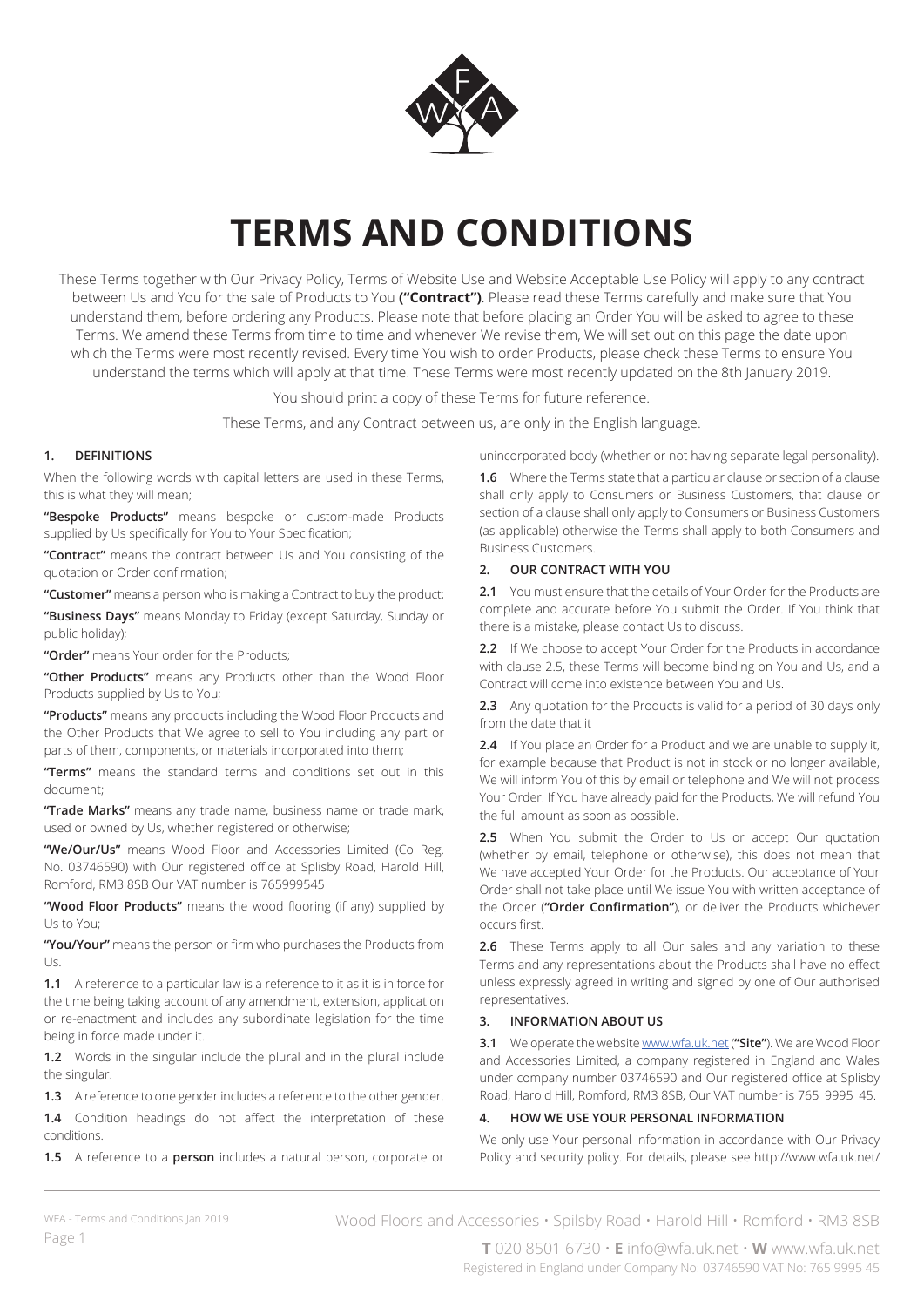

security/. Please take the time to read these, as they include important terms which apply to You.

## **5. DESCRIPTION & MATERIAL**

**5.1** The quantity and description of the Products shall be as set out in the Company's quotation and Order Confirmation.

**5.2** Any samples, drawings, images, descriptive matter, or advertising produced by Us and any descriptions or illustrations contained in Our catalogues, website (including the Site) or brochures (**"Our Literature"**) are produced for the sole purpose of giving an approximate idea of the Products described in them. They shall not form part of the Contract or have any contractual force.

**5.3** The images of the Products are for illustrative purposes only. Although We have made every effort to display the colours accurately, We cannot guarantee that Your computer's display of the colours will accurately reflect the colour of the Products. Your Products may vary slightly from those images.

**5.4** Although We have made every effort to be as accurate as possible, all sizes, weights, capacities, dimensions and measurements indicated in Our Literature or elsewhere are approximate

**5.5** Due to the nature of the Wood Floor Products, We cannot guarantee:

(a) the moisture content of the Wood Floor Products which will vary from batch to batch;

(b) the profiles of tongue and groove which will vary from batch to batch;

(c) the colour and consistency of the Products, which may vary from any samples and change as a result of the passage of time.

**5.6** In the event that we do not have the exact product We are entitled to supply an alternative Product to match as closely as possible to the Products that You have ordered. We will provide You with reasonable notice as soon as this becomes apparent and You will have the option to accept the alternate Product or cancel Your Order.

**5.7** You and/or the Wood Floor Product installer shall be responsible for determining whether the Products are fit for purpose where they are to be used for a particular or special purpose and whether they are suitable for the intended Installation Location and You agree, acknowledge and accept that We are a supplier of the Products only and nothing is to be taken as a warranty, representation or otherwise that We have provided any design advice or installation instruction upon which You are entitled to place any reliance.

**5.8** We are not responsible for installing the Products and subject to clause 18.5, We shall have no liability for any damage to the Products or any other property, person or otherwise caused during the installation of the Products.

**5.9** You shall be responsible for ensuring that the Products are fully and properly maintained, including but not limited to:

(a) (in the case of **Business Customers**) by the development and implementation of a proper maintenance schedule in accordance with the British Standard Institute Code of Practice for installation of flooring of wood and wood based panels;

(b) (in the case of **Consumers and Business Customers**) by ensuring that the Products are maintained in the correct ambient conditions (temperature, humidity level etc.).;

(c) (in the case of **Consumers and Business Customers**) by ensuring that the Wood Floor Products are adequately protected against damage (including but not limited to scratches, dents and scuff marks) including but not limited to by adequate protection underneath furniture and appropriate use of entrance door matting in accordance with manufacturers guidance or instructions or guidance provided by the installer of the Wood Floor Products.

## **6. IF YOU ARE A BUSINESS CUSTOMER**

**6.1** If You are buying on behalf of a business, You confirm that You have authority to bind any business on whose behalf You purchase Products.

**6.2** You acknowledge that You have not relied on any statement, promise or representation made or given by or on behalf of Us which is not set out in these Terms or the Terms of Website Use. Nothing in this clause 6.2 shall limit or exclude Our liability for fraudulent misrepresentation.

### **7. PERFORMANCE AND DELIVERY**

**7.1** We shall deliver the Products to the address that You have provided Us with in Your Order, or such other location as We shall agree in writing (**"Delivery Location"**) provided always that We are permitted to do so by law.

**7.2** If You wish to collect the Products from Us, You must notify Us of this upon placing Your Order or at least five working days before delivery date.

**7.3** Delivery of the Order shall be completed when We deliver the Products to the Delivery Location or make the Order available to You for collection (**"Delivery"**) and We shall use reasonable endeavours to deliver each of the orders for the Products by the estimated delivery date which We shall notify You of on the Order Confirmation. We shall notify You of the date upon which We will deliver the Products, or make them available for collection by You by email or telephone prior to dispatch (**"Delivery Date"**).

**7.4** Time of delivery shall not be of the essence of the Contract and the Products may be delivered up to 10 Business Days after the estimated delivery date and if We are unable to meet the estimated delivery date because of an Event Outside Our Control, We will contact You with a revised estimated delivery date.

**7.5** We do not handle or unload the Products on arrival at the Installation Location. You must ensure that adequate assistance and personnel are available to unload the Products upon Delivery.

**7.6** Subject to clause 7.9 if We fail to deliver any or all of the Products (**"Undelivered Products"**), Our liability shall be limited, to one of the following:

(a) replacing the Products within a reasonable amount of time; or

(b) issuing a credit note against the invoice raised for the Undelivered Products; or

(c) where You have paid in advance for the Undelivered Products, We may choose to reimburse You for the price of the Undelivered Products.

**7.7** We shall have no liability for any failure or delay in delivering the Order where:

(a) such failure or delay is caused by Your failure to comply with Your obligations under the Contract, including a failure to:

(i) collect the Products in accordance with clause 7.3; and/or

(ii) to provide Us with the correct delivery address or any other relevant instructions; and/or

(b) the failure or delay has been caused by an Event Outside Our Control.

**7.8** If You fail to take delivery of the Order on the Delivery Date, then, except where such failure or delay is caused by Our failure to comply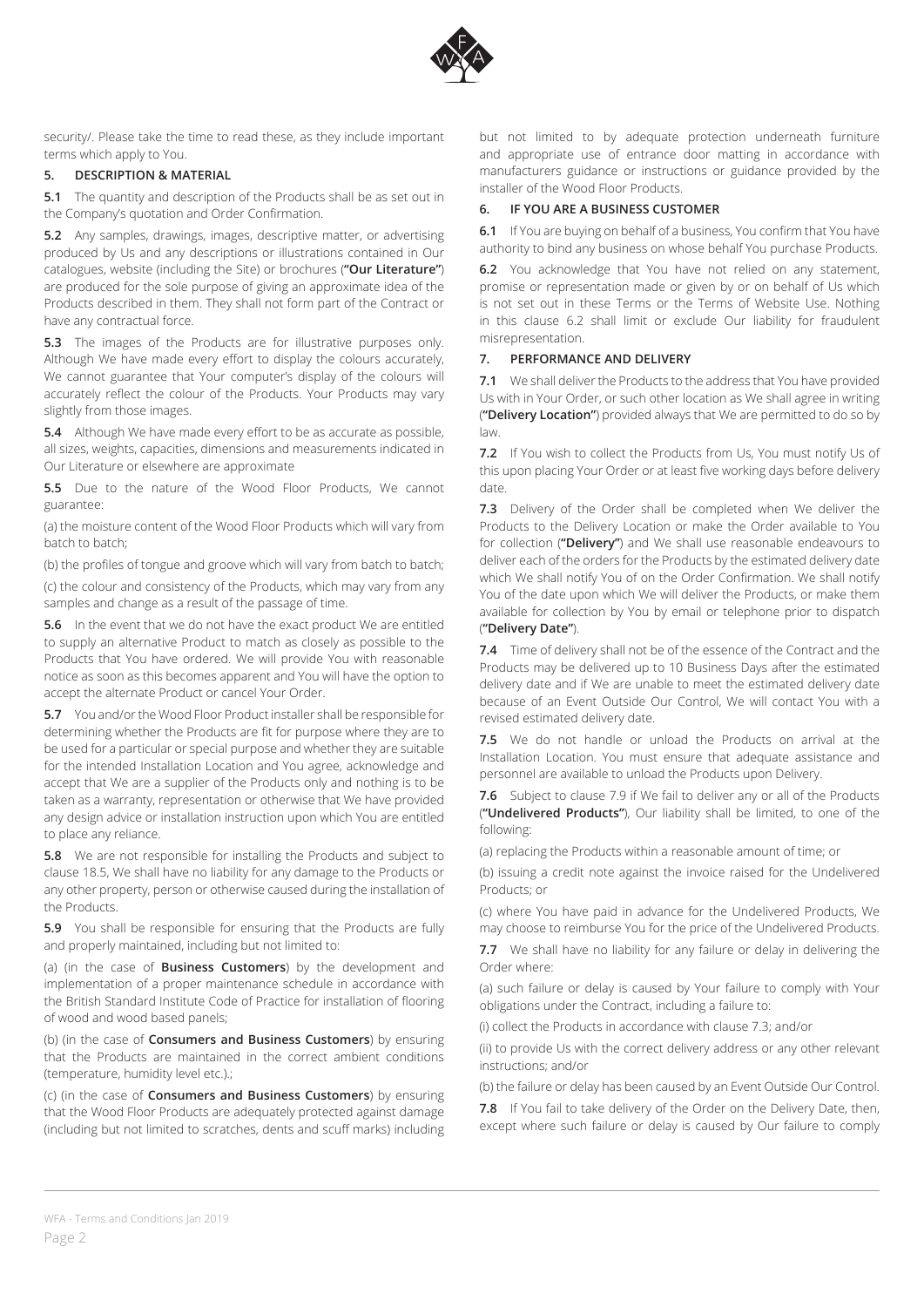

with Our obligations under the Contract:

(a) delivery of the Order shall be deemed to have been completed on the Delivery Date and responsibility for the Products shall pass to You upon delivery;

(b) We shall store the Order until delivery takes places, and may (at a Director's discretion) charge You for all related costs and expenses (including, without limitation, storage and insurance);

(c) if You fail to accept delivery of the Products within four weeks of the date of Deemed Delivery We may re-sell or otherwise dispose of the Products (or any part of them) to any third party.

**7.9** The Order shall be accompanied by a delivery note from Us showing the Order Number, the date of the Order, the type and quantity of Products included in the Order.

**7.10** You agree that if, in respect of the Order, We deliver up to and including more than the quantity of the Products ordered to the nearest pack size, You shall not be entitled to reject the Order, but a pro rata adjustment shall be made to the Order invoice.

**7.11** Once the Products have been installed they are deemed to be accepted. After acceptance You shall not be entitled to reject the Products which are not in accordance with the Contract.

### **8. INTERNATIONAL DELIVERY**

**8.1** We deliver to countries outside of the United Kingdom (**"International Delivery Location"**). However there are restrictions on some Products for certain countries, so please contact Us before ordering Products to check whether We are able to deliver to Your preferred country or location.

**8.2** If You order Products for delivery to an International Delivery Location, Your Order may be subject to import duties and taxes which are applied when the delivery reaches that destination. Please note that We have no control over these charges and We cannot predict their amount.

**8.3** You will be responsible for payment of any such import duties and taxes. Please contact Your local customs office for further information before placing Your Order.

**8.4** You must comply with all applicable laws and regulations of the International Delivery Location. We will not be liable or responsible if You break any such law.

### **9. TERMINATION**

**9.1** In the event of You becoming bankrupt or a business goes into liquidation other than for the purpose of a scheme of reconstruction or amalgamation or carrying on its business under an administrator, receiver, manager or liquidator for the benefit of its creditors or any of them We may by notice in writing terminate the Contract forthwith.

**9.2** In event of termination under this contract We shall be entitled to be paid all outstanding sums in respect of products delivered to You as at the date of termination, together with any expenditure reasonably incurred by Us in the expectation of the performance of or in consequence of the termination of the contract and loss of profit on the Contract including the difference between the total price to be paid on termination and the contract price. All outstanding sums in respect of Products delivered to You shall become immediately due.

## **10. RISK & TITLE**

**10.1** You do not own the Products until We have received payment in full (in cash or cleared funds) for the Products and all other sums that are due to Us from You.

**10.2** The Products will be Your responsibility from the arrival of the Products at the delivery location (for the avoidance of doubt, prior to unloading) or Deemed Delivery.

## **11. CLAIMS, SPECIAL CONDITIONS, & DISPUTE RESOLUTION**

#### **This clause 11 only applies if You are a Business Customer**

**11.1** In the event of dispute between You and Us the following will apply:-

(a) You cannot withhold payment from Us whilst the dispute is being resolved, and

(b) either party to the Contract can serve notice of a dispute, and

(c) unless the dispute is resolved within 7 days from submission of notice of dispute then the complaining party can serve notice of referral.

**11.2** Upon receipt of notice of referral either party can apply to the Centre for Dispute Resolution to appoint a mediator to act to resolve the dispute.

**11.3** The mediator will give directions on how the matter is to be resolved.

**11.4** The decision of the mediator on sums due to either party up to the maximum of the contract value shall be binding on the parties in the interim but either party can pursue the matter through the courts if required.

11.5 We are entitled in full and final settlement to return any deposit paid if it transpires We are unable to source a product due to be supplied under the terms of the Contract. We will use Our reasonable endeavours to source the Products to the best available standard within time constraints.

**11.6** Nothing in these Terms shall prevent Us from commencing or continuing court proceedings in relation to any non-payment or late payment of any monies owing to Us by You.

### **12. PRICE OF PRODUCTS AND DELIVERY CHARGES**

**12.1** The prices of the Products will be as quoted by Us to You in writing, on our Site or as published from time to time. We take all reasonable care to ensure that the prices of Products are correct at the time when the relevant information was entered onto the system, provided to You, or published, however if We discover an error in the price of Products You ordered, please see clause 12.6for what happens in this event.

**12.2** Prices for our Products may change from time to time, and We may, by giving notice to You at any time up to 5 Business Days before Delivery, increase the price of the Product to reflect any increase in the cost of the Products that is due to:

(a) any factor beyond Our control including but not limited to:

- (i) foreign exchange fluctuations;
- (ii) increases in taxes and duties; and
- (iii) increase in labour, material or other manufacturing costs;

(b) any request by You to change the Delivery Date, quantities or types of Products ordered, or any specification in respect of Bespoke Products;

(c) any delay caused by any of Your instructions or Your failure to provide Us with adequate or accurate information or instructions.

**12.3** The price of the Products shall be exclusive of any value added tax (**"VAT"**) and all costs or charges in relation to packaging, loading, unloading, carriage and insurance (**"Additional Payments"**), all of which amount You shall pay in addition when You are due to pay for the Products.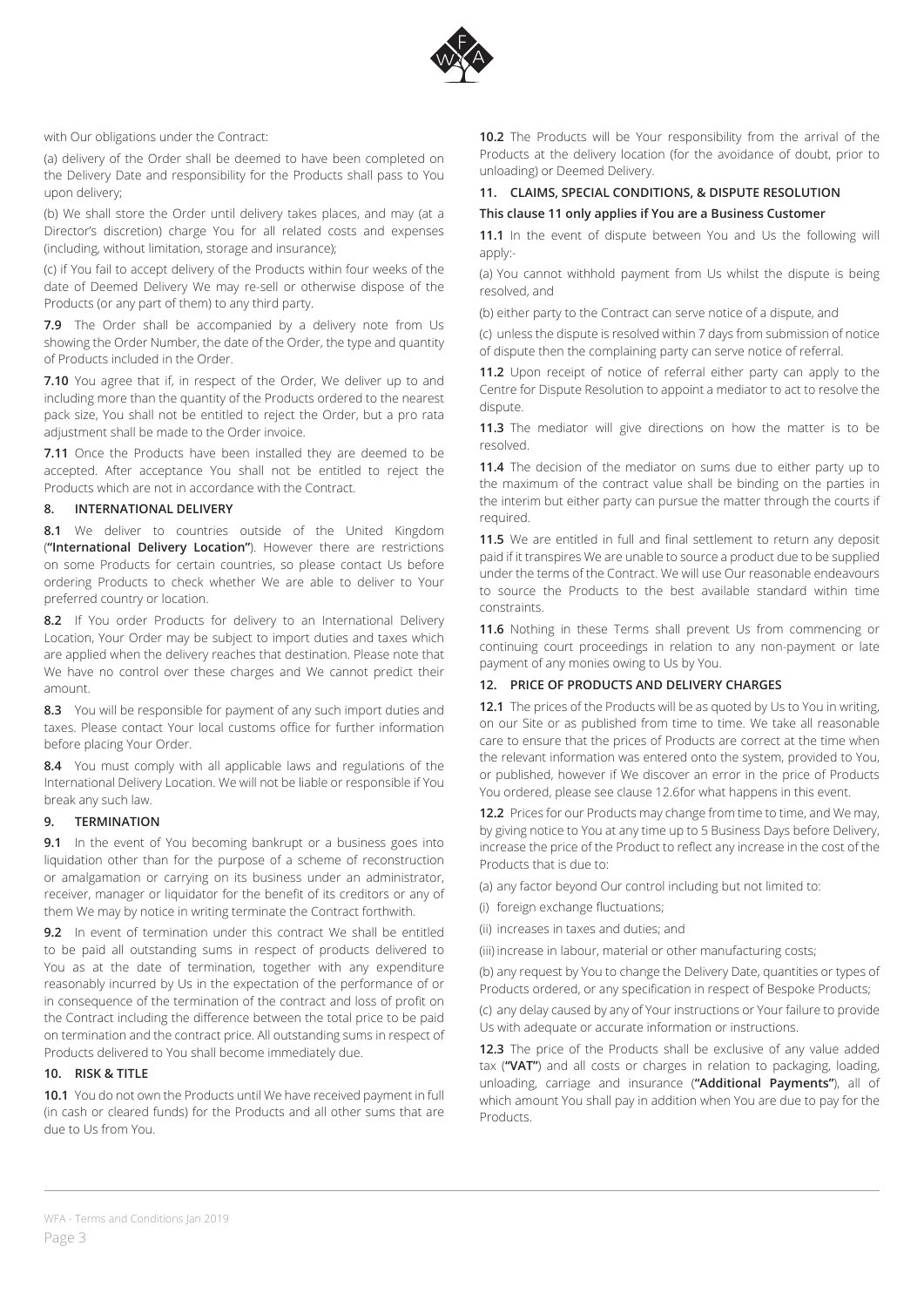

**12.4** Where the Products are being delivered to an International Delivery Location, the price of the Products does not include any relevant import duties or taxes (**"International Payments"**), and You will be responsible for such International Payments in accordance with clause 8.

**12.5** The price of the Products does not include delivery charges. Our delivery charges are as quoted in our current published price list from time to time or are available on request.

**12.6** Our Site and brochures contain a large number of Products. It is always possible that, despite Our reasonable efforts, some of the Products on Our Site and/or brochures may be incorrectly priced. We will normally check prices as part of Our dispatch procedures so that:

(a) where the Products' correct price is less than the price stated on Our Site, as provided to You or as published, We will charge the lower amount when dispatching the Products to You. However, if the pricing error is obvious and unmistakeable and could have reasonably been recognised by You as a mispricing, We do not have to provide the Products to You at the incorrect (lower) price; and

(b) if the Products' correct price is higher than the price stated on Our Site, as provided to You or as published, We will contact You as soon as possible to inform You of this error and We will give You the option of continuing to purchase the Products at the correct price or cancelling Your Order. We will not process Your Order until we have Your instructions. If We are unable to contact You using the contact details You provided during the order process, We will treat the Order as cancelled and notify You in writing.

## **13. PAYMENT**

13.1 You can pay for the Products in cash or by making a direct bank transfer into Our account, by using a debit or any credit cards we currently accept.

13.2 Payment for the Product and all applicable delivery charges, Additional Payment and International Payment must be made at the time You place Your Order for the Products or paid in full prior to delivery or collection.

**13.3** Subject to clause 13.4, where You have a current credit account with Us, which has not been suspended or cancelled, We shall invoice You for the price of the Products, VAT, Additional Payments and any applicable International Payment that We have incurred the day of Delivery.

**13.4** Where You are invoiced in accordance with clause 13.3, payment must be made in full and cleared funds within 20 days of the end of the month in which the invoice is issued to the bank account detailed on our invoice. Time of payment is of the essence.

**13.5** Except as otherwise agreed by Us in writing, where You do not have a current credit account with Us, subject to clause 13.2 We will invoice You for the price of the Products, VAT, Additional Payments and any applicable International Payment at any time after You have placed Your Order and payment must be made in full and cleared funds within seven days of the date of the invoice, and in any event prior to collection or Delivery of the Products. We will not dispatch the Products for Delivery or collection until We have received Your payment in full and cleared funds.

**13.6** Where Your Order includes any Bespoke Products, a nonrefundable payment of 50% (fifty per cent) of the price of the Bespoke Products must be made at the time You place Your Order. We will invoice You for the balance at any time after You place the Order, and except as otherwise agreed by Us in writing payment must be made to Us in full and cleared funds within seven days of the date of the invoice and in any event prior to Delivery or collection of the Products.

**13.7** Where You have ordered Bespoke Products, any deposit paid by You shall be non-returnable in the event that You fail, for whatever reason, to collect or take delivery of such Products within a period of four weeks from the Delivery Date.

**13.8** You are to indemnify us in full and hold us harmless from all expenses and liabilities we may incur (directly or indirectly including financing costs, including legal costs on a full indemnity basis and the cost of instructing a debt recovery agency to recover a debt due to us if any) following any breach by you of any of your obligations under these terms.

**13.9** Wood Floors & Accessories Limited are provided with credit insurance by Euler Hermes, the world's largest credit insurers, to protect us against unpaid invoices and provide debt collection services. Please note that as part of our policy service, we are required to report any seriously overdue invoices that remain outstanding.

## **14. RIGHT OF RETURN AND REFUND**

**14.1** If You are a consumer, subject to clause 14.2, You have a legal right to cancel a Contract under the Consumer Contracts Regulations 2014 during the period set out below in clause 14.3. This means that during the relevant period if You change Your mind or for any other reason You decide You do not want to keep the Products, You can notify Us of Your decision to cancel the Contract and receive a refund.

**14.2** Unfortunately, as the Bespoke Products are made to Your requirements, You will not be able to cancel Your Order in accordance with this clause 14 or otherwise (but this will not affect your legal rights as a Consumer in relation to Bespoke Products that are faulty or not as described).

**14.3** If you are a consumer, Your legal right to cancel a Contract starts from the date of the Order Confirmation, which is when the Contract between Us is formed. If the Products have already been delivered to You, You have a period of 14 (fourteen) days in which You may cancel, starting from the day after the day You receive the Products.

14.4 To cancel a Contract contact us by email at info@wfa.uk.net. Telephone cancellations must also be confirmed in writing. You may wish to keep a copy of Your cancellation notification for Your own records. If You send Us Your cancellation notice by email or by post, then Your cancellation is effective from the date We receive it from You. If you call Us to notify Us of Your cancellation, then Your cancellation is effective from the date You telephone Us.

**14.5** You will receive a full refund of the price You paid for the Products but not any applicable delivery charges You paid for. We will process the refund due to You as soon as possible and, in any case, within 30 calendar days of the day on which You gave us notice of cancellation as described in clause 14.4. If You returned the Products to Us because they were faulty or mis-described, please see clause 14.6.

**14.6** If You have returned the Products to Us under this clause 14 because they are faulty or mis-described, We will refund the price of defective Products in full, any applicable delivery charges, and any reasonable costs You incur in returning the item to Us.

14.7 We will refund You by the same method You made the payment to Us, for example on the credit card or debit card used by You to pay for the Products, or bank transfer. If you have a credit with us, we will issue you with a credit note

**14.8** If the Products were delivered to You:

(a) You must return the Products to Us as soon as reasonably practicable. If the Products require collection, We will collect the Products from the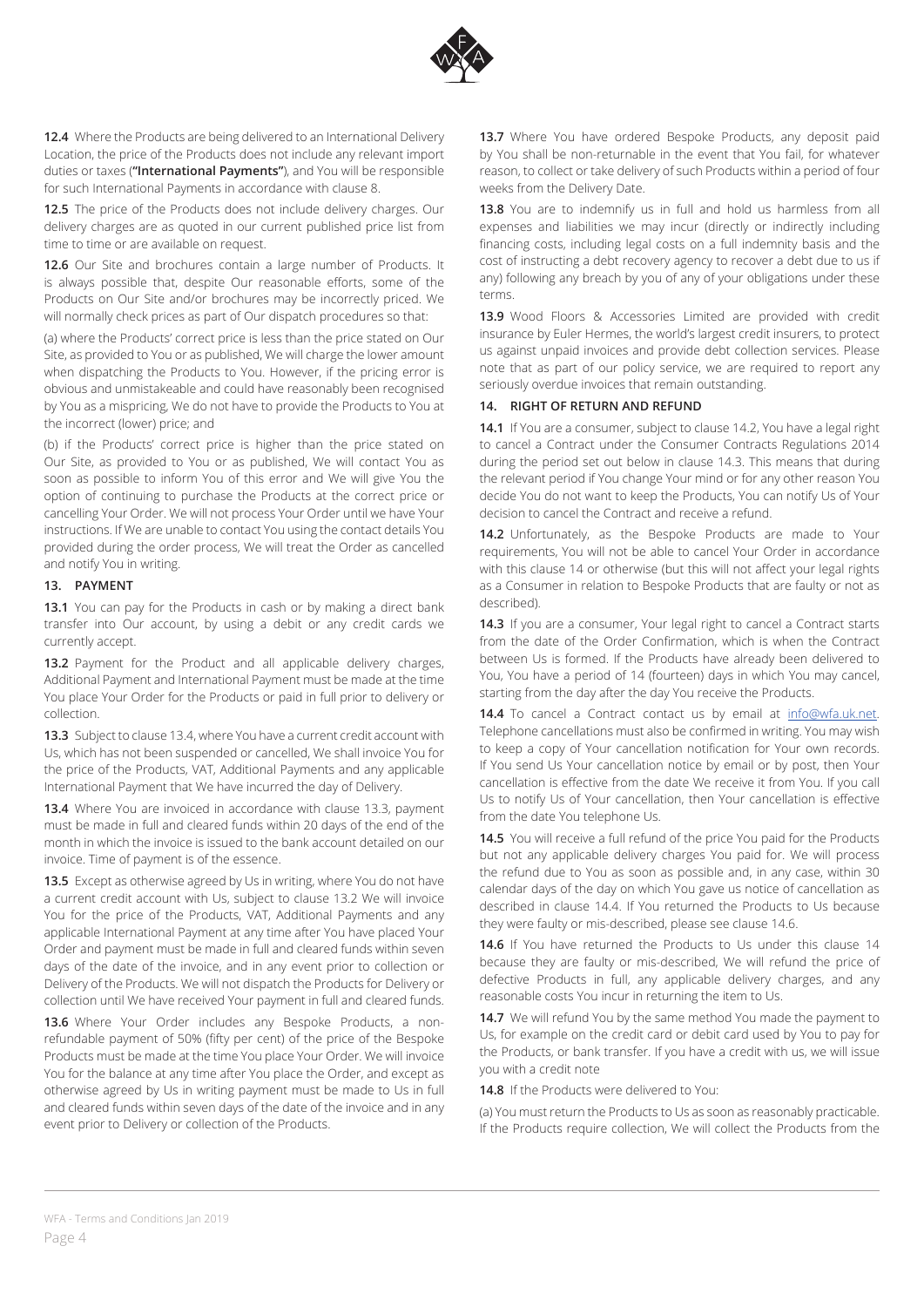

address to which they were delivered. We will contact You to arrange a suitable time for collection;

(b) unless the Products are faulty or not as described (in this case, see clause 14.6), You will be responsible for the cost of returning the Products to Us or where relevant, the cost of Us collecting the Products from You ;

(c) You have a legal obligation to keep the Products in Your possession and to take reasonable care of the Products while they are in Your possession. They must be stored in the correct ambient conditions.

**14.9** As a consumer, You will always have legal rights in relation to Products that are faulty or not as described. These legal rights are not affected by the returns policy in this clause 14 or these Terms.

**14.10** If you are a Business, when the Products are returned to us a 10% restocking charge may be applicable on all stock item Products, at the Directors discretion. Any such products must be in the condition they were supplied to You in.

## **15. MANUFACTURER GUARANTEES**

**15.1** Some of the Products we sell to You may come with a manufacturer's guarantee. For details of the applicable terms and conditions, please refer to the manufacturer's guarantee provided with the Products.

**15.2** If you are a Consumer, a manufacturer's guarantee is in addition to your legal rights in relation to the Products that are faulty or not as described.

### **16. OUR WARRANTY FOR THE PRODUCTS**

**16.1** For Products which do not have a manufacturer's guarantee, We provide a warranty that the Goods shall be free from material defects and remain so:

(a) the case of Wood Floor Products, for 25 years after Delivery, subject to our guarantee terms and conditions;

(b) in the case of Other Products, until the expiry of the earlier of the "use by", "expiry" or "best before" period stated on the packaging, labelling or other documentation accompanying the Other Products on Delivery, however, this warranty in this clause 16.1 does not apply in the circumstances described in clause 16.2.

**16.2** The warranty in clause 16.1 does not apply to any defect in the Products arising from:

(a) fair wear and tear;

(b) wilful damage, abnormal storage or working conditions, accident, negligence by You or by any third party including but not limited to upon the installation of the Products;

(c) where You or any third party fails to operate, install, protect, maintain or use the Products in accordance with our oral or written instructions, user or manufacturer's guidelines or good trade practice;

(d) any alteration or repair by You or by a third party; or

(e) Us following any drawing, design, instruction or Specification supplied by You, including but not limited to in the case of Bespoke Products.

**16.3** If You are a **Consumer**, the warranty in clause 16.1 is in addition to Your legal rights in relation to Products that are faulty or not as described.

### **17. ACCEPTANCE AND DEFECTIVE PRODUCTS**

**17.1** Without prejudice to a Consumer's right to cancel the Contract under clause 14 of the Terms, You may reject any Products delivered to You that do not comply with Our warranty at clause 16.1 (but not, for the avoidance of doubt any Products delivered that do comply with clause 16.1, or reject the Order as a whole), provided that:

### (a) notice of rejection is given to Us in writing:

(i) in the case of defect that is apparent on normal visual inspection, (including but not limited to where the incorrect Products have been supplied), within 3 Business Days of the Products' arrival at the Delivery Location, provided that such Products shall be deemed to have reached the Delivery Location within 20 days of dispatch to the Delivery Location;

(ii) in the case of a latent defect, within reasonable time of the latent defect having become apparent;

(b) We are given reasonable opportunity to examine the Products and You (if asked to do so by Us) return the Products to Our place of business or such other location as We request (and in the case of business Customer at Your cost); and

(c) none the events listed in clause 16.3 apply.

**17.2** If You fail to give notice of rejection in accordance with clause 17.1, You shall be deemed to have accepted the Products.

**17.3** We shall not be liable for the Products' failure to comply with the warranty set out in clause 16.1 in any of the following events:

(a) You make any further use of such Products after giving notice in accordance with clause 17.1;

(b) the defect arises as a result of the occurrence of any of the events listed in clause 16.2;

(c) the Products differ from their description or the Specification as a result of changes made to ensure they comply with applicable statutory or regulatory requirements.

**17.4** Subject to clause 17.1 and 17.3, if You reject Products under clause 17.1 then We may elect to:

(a) repair or replace the rejected Products; or

(b) refund the price of the rejected Products in full.

**17.5** Once We have complied with Our obligations under clause 17.4, We shall have no further liability to You in respect of the rejected Products' failure to comply with clause 16.1.

**17.6** The terms of the Contract shall apply to any repaired or replacement Products supplied by Us.

#### **18. OUR LIABILITY**

### **IF YOU ARE A CONSUMER**

**18.1** If We fail to comply with these Terms, We are responsible for loss or damage You suffer that is a foreseeable result of Our breach of these Terms or Our negligence, but We are not responsible for any loss or damage that is not foreseeable. Loss or damage is foreseeable if they were an obvious consequence of Our breach or if they were contemplated by You and Us at the time We entered into the Contract.

**18.2** We only supply the Products to You for domestic and private use. You agree not to use the Products for any commercial, business or resale purposes, and We have no liability to You for any loss of profit, loss of business, business interruption, or loss of business opportunity.

## **CLAUSES 18.3 TO 18.7 APPLIES TO BOTH CONSUMER AND BUSINESS CUSTOMERS**

**18.3** We have no liability to You for any loss or damage You suffer that arises as a result of Us following any drawing, design, instruction or specification provided by You for Bespoke Products or otherwise.

**18.4** Nothing in these Terms limit or exclude Our liability for:

(a) death or personal injury caused by Our negligence;

(b) fraud or fraudulent misrepresentation;